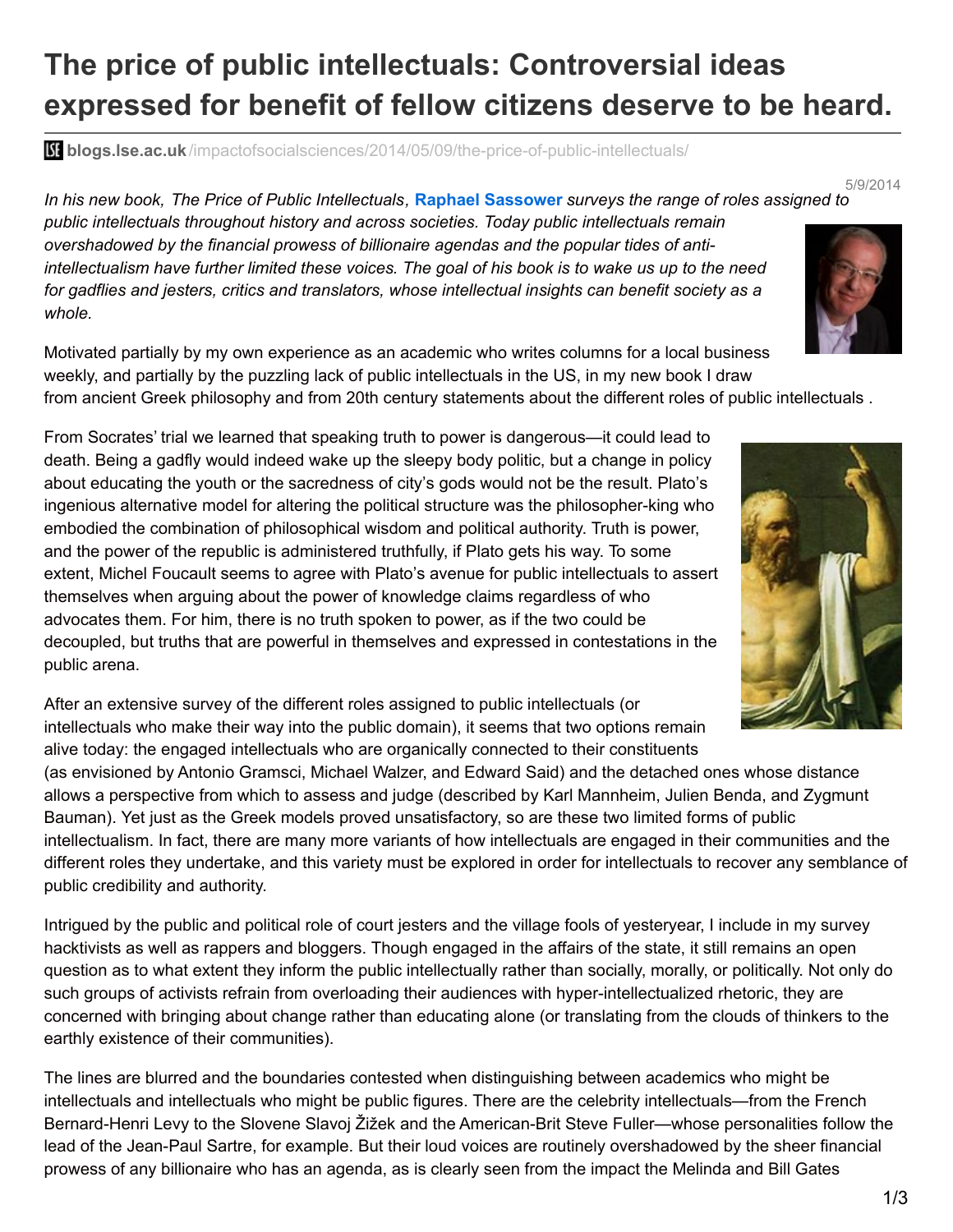Foundation has had in Africa, for example, or George Soros' Open Society in Europe. Has money replaced ideas? Or rather, are only ideas that have a great deal of money behind them worthy of public attention?



## **Ernesto Che Guevara with Simone de Beauvoir and Jean-Paul Sartre, in Cuba. 1960 Image credit: [Alberto](http://en.wikipedia.org/wiki/Alberto_Korda) Korda ([Wikimedia](http://en.wikipedia.org/wiki/File:Beauvoir_Sartre_-_Che_Guevara_-1960_-_Cuba.jpg), public domain)**

The peculiarity of American anti-intellectualism, as outlined by Richard Hofstadter, has deep roots (dating as far back as the 18th century) and has been coupled with the escape of intellectuals to their insulated ivory towers, as described by Russell Jacoby. There they have been marginalized or they have marginalized themselves to the point of irrelevance so that their freedom of speech (with tenure) has become impotent—the public isn't listening. These circumstances seem quite different from the European and South-American landscape where the wise counsel of intellectuals is respectfully sought. The German Jürgen Habermas remains a faithful practitioner of the 19th century ideals of intellectuals as public servants (the Humboldt model) as he remains committed to the affairs of the state. This stands in opposition to the neoliberal model (George Stigler) that considers the marketplace of ideas to be just like that of other goods and services—the salability of an idea trumps its significance or societal benefits.

The goal of this book is to wake us up to the need for gadflies and jesters, critics and translators, whose intellectual insights can benefit society as a whole. Not only do their ideas and their public expression have the potential to help our communities, their very existence in our midst is a testimony to the strength of modern democracies. Where dissident voices have been silenced and purged (USSR, China, and Russia today), the ultimate weakness of totalitarian regimes becomes evident. Yet when public intellectuals are supported by a state apparatus, as glimmers are seen in parts of the EU, the hope for public debates and policy transformation can still be held out.

With this in mind, the book ends with recommendations to provide incentives for university faculties to engage in public affairs on the one hand, and for the state to provide financial incentives for intellectuals to become public figures on the other. Perhaps the outrageous demands of Socrates were right after all: he (and some of us who'd like to model ourselves today on his example) should be a warden of the state instead of a condemned criminal. Brilliant and controversial ideas expressed for the benefit of fellow-citizens and not just for self-aggrandizement deserve to be heard!

*The Price of Public Intellectuals* (2014) is published by Palgrave Macmillan and can be found on [Amazon](http://amzn.to/1l68gZo) here.